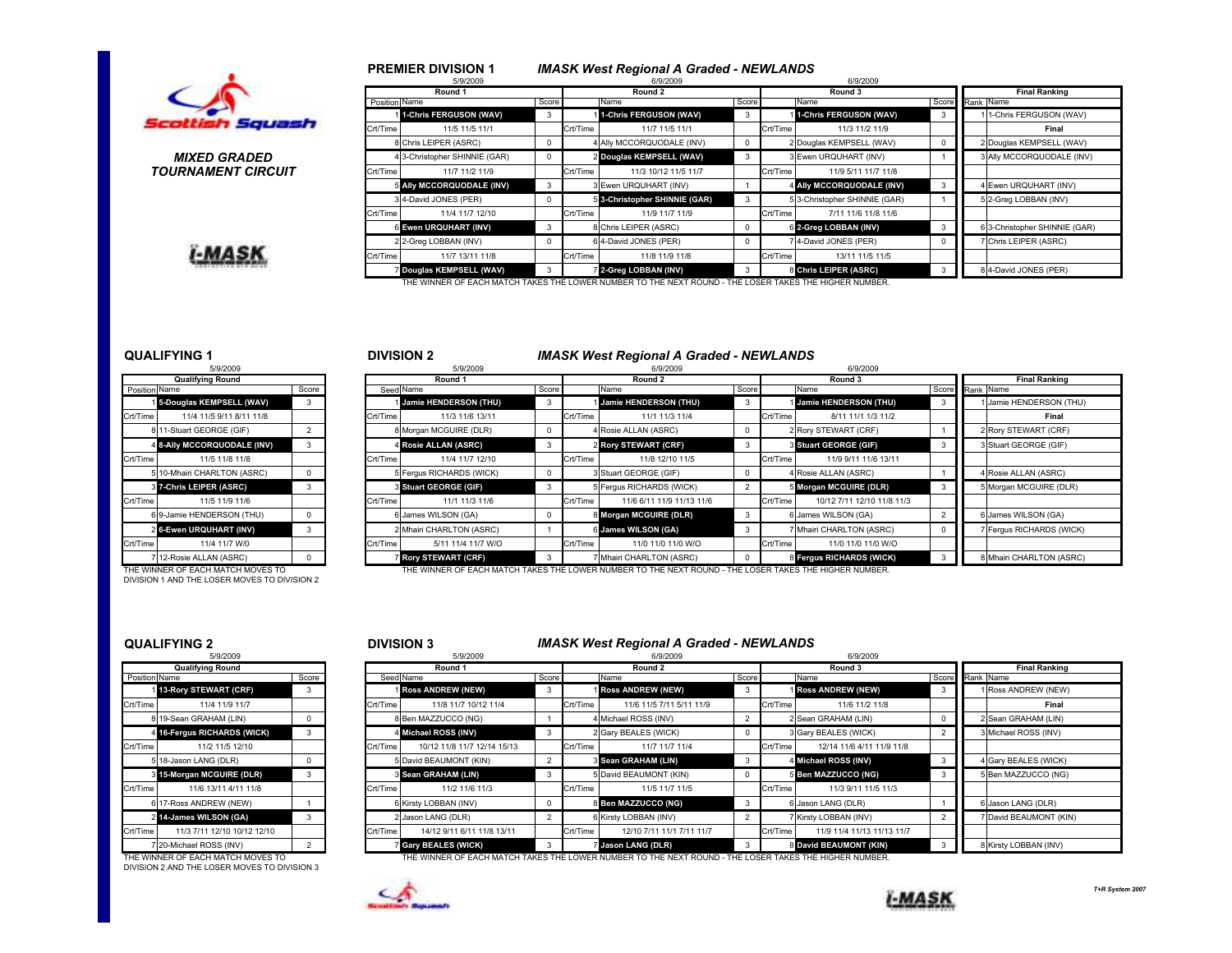### QUALIFYING 3

| <b>IVISION 4</b> |  |
|------------------|--|
|------------------|--|

### DIVISION 4 IMASK West Regional A Graded - NEWLANDS

|                      | 5/9/2009                    |                |
|----------------------|-----------------------------|----------------|
|                      | <b>Qualifying Round</b>     |                |
| <b>Position Name</b> |                             | Score          |
|                      | 121-Gary BEALES (WICK)      | 3              |
| Crt/Time             | 11/7 11/9 11/9              |                |
|                      | 8 27-Michael JENKINS (WAT)  | 0              |
|                      | 4 24-Gillian CRAWFORD (CRF) | $\overline{2}$ |
| Crt/Time             | 8/11 11/2 4/11 11/3 15/17   |                |
|                      | 5 26-David BEAUMONT (KIN)   | 3              |
|                      | 8 23-Ben MAZZUCCO (NG)      | 3              |
| Crt/Time             | 11/2 6/11 11/9 11/8         |                |
|                      | 6 25-Sean GADSBY (CRF)      | 1              |
|                      | 2 22-Kirsty LOBBAN (INV)    | 3              |
| Crt/Time             | 11/5 11/3 11/4              |                |
| $\overline{7}$       | 28-Jack HOGG (PER)          | 0              |

DIVISION 3 AND THE LOSER MOVES TO DIVISION 4

| 5/9/2009                    | 5/9/2009 |  |                           |                                                                                                                                                                                                                         |                      |                                                                                                                                                                                                                                                         |          |                            |                                                                                                                                                                                                         |                      |                          |  |
|-----------------------------|----------|--|---------------------------|-------------------------------------------------------------------------------------------------------------------------------------------------------------------------------------------------------------------------|----------------------|---------------------------------------------------------------------------------------------------------------------------------------------------------------------------------------------------------------------------------------------------------|----------|----------------------------|---------------------------------------------------------------------------------------------------------------------------------------------------------------------------------------------------------|----------------------|--------------------------|--|
| <b>Qualifying Round</b>     |          |  | Round 1                   |                                                                                                                                                                                                                         | Round 2              |                                                                                                                                                                                                                                                         | Round 3  | <b>Final Ranking</b>       |                                                                                                                                                                                                         |                      |                          |  |
| Position Name<br>Score      |          |  |                           |                                                                                                                                                                                                                         | Name                 |                                                                                                                                                                                                                                                         |          | Name                       |                                                                                                                                                                                                         |                      |                          |  |
| 121-Gary BEALES (WICK)      | 3        |  | 1 Gillian CRAWFORD (CRF)  |                                                                                                                                                                                                                         |                      |                                                                                                                                                                                                                                                         |          |                            |                                                                                                                                                                                                         |                      | Martin ROSS (INV)        |  |
| 11/7 11/9 11/9              |          |  | 11/8 4/11 11/7 12/10      |                                                                                                                                                                                                                         | 11/6 11/6 13/11      |                                                                                                                                                                                                                                                         | Crt/Time | 7/11 12/10 11/7 14/12 11/8 |                                                                                                                                                                                                         |                      | Final                    |  |
| 8 27-Michael JENKINS (WAT)  |          |  |                           | 3                                                                                                                                                                                                                       |                      |                                                                                                                                                                                                                                                         |          |                            |                                                                                                                                                                                                         |                      | 2 Sean GADSBY (CRF)      |  |
| 4 24-Gillian CRAWFORD (CRF) |          |  |                           |                                                                                                                                                                                                                         |                      |                                                                                                                                                                                                                                                         |          |                            |                                                                                                                                                                                                         |                      | Michael JENKINS (WAT)    |  |
| 8/11 11/2 4/11 11/3 15/17   |          |  | 4/11 11/8 8/11 13/11 11/9 |                                                                                                                                                                                                                         | 14/12 11/9 9/11 11/6 |                                                                                                                                                                                                                                                         | Crt/Time | 9/11 11/2 12/10 11/7       |                                                                                                                                                                                                         |                      |                          |  |
| 5 26-David BEAUMONT (KIN)   |          |  |                           |                                                                                                                                                                                                                         |                      |                                                                                                                                                                                                                                                         |          |                            |                                                                                                                                                                                                         |                      | Elspeth YOUNG (KIN)      |  |
| 3 23-Ben MAZZUCCO (NG)      |          |  |                           | 3                                                                                                                                                                                                                       |                      |                                                                                                                                                                                                                                                         |          |                            |                                                                                                                                                                                                         |                      | 5 Gillian CRAWFORD (CRF) |  |
| 11/2 6/11 11/9 11/8         |          |  | 7/11 11/4 11/3 12/10      |                                                                                                                                                                                                                         | 12/10 11/4 11/7      |                                                                                                                                                                                                                                                         |          | 11/9 11/6 11/9             |                                                                                                                                                                                                         |                      |                          |  |
| 3 25-Sean GADSBY (CRF)      |          |  |                           |                                                                                                                                                                                                                         |                      |                                                                                                                                                                                                                                                         |          |                            |                                                                                                                                                                                                         |                      | Andrew GRAYDON (BOA)     |  |
| 2 22-Kirsty LOBBAN (INV)    |          |  |                           |                                                                                                                                                                                                                         |                      |                                                                                                                                                                                                                                                         |          |                            |                                                                                                                                                                                                         |                      | Claire GADSBY (CRF)      |  |
| 11/5 11/3 11/4              |          |  | 12/10 11/8 11/8           |                                                                                                                                                                                                                         | 8/11 12/10 11/8 11/5 |                                                                                                                                                                                                                                                         | Crt/Time | 11/6 5/11 11/7 12/10       |                                                                                                                                                                                                         |                      |                          |  |
| 7 28-Jack HOGG (PER)        |          |  | Andrew GRAYDON (BOA)      |                                                                                                                                                                                                                         |                      |                                                                                                                                                                                                                                                         |          |                            |                                                                                                                                                                                                         |                      | 8 Jack HOGG (PER)        |  |
|                             |          |  |                           | Seed Name<br>Crt/Time<br>8 Martin ROSS (INV)<br>4 Jack HOGG (PER)<br>Crt/Time<br>5 Elspeth YOUNG (KIN)<br><b>8 Michael JENKINS (WAT)</b><br><b>Crt/Time</b><br>6 Claire GADSBY (CRF)<br>2 Sean GADSBY (CRF)<br>Crt/Time | Score                | 1 Martin ROSS (INV)<br>Crt/Time<br>4 Elspeth YOUNG (KIN)<br>2 Sean GADSBY (CRF)<br>Crt/Time<br>3 Michael JENKINS (WAT)<br>5 Jack HOGG (PER)<br>Crt/Time<br>8 Gillian CRAWFORD (CRF)<br>6 Claire GADSBY (CRF)<br>Crt/Time<br><b>Andrew GRAYDON (BOA)</b> |          | Score<br><b>Crt/Time</b>   | 1 Martin ROSS (INV)<br>2 Sean GADSBY (CRF)<br>3 Michael JENKINS (WAT)<br>4 Elspeth YOUNG (KIN)<br>5 Gillian CRAWFORD (CRF)<br>6 Andrew GRAYDON (BOA)<br><b>Claire GADSBY (CRF)</b><br>8 Jack HOGG (PER) | 6/9/2009<br>6/9/2009 | Score Rank Name          |  |

THE WINNER OF EACH MATCH MOVES TO THE WINNER OF EACH MATCH TAKES THE LOWER NUMBER TO THE NEXT ROUND - THE LOSER TAKES THE HIGHER NUMBER.

### QUALIFYING 4

|               | <b>Qualifying Round</b>         |                |
|---------------|---------------------------------|----------------|
| Position Name |                                 | Score          |
|               | 129-Andrew GRAYDON (BOA)        | 3              |
| Crt/Time      | 11/8 11/4 11/2                  |                |
|               | 8 35-Andrew ROBERTS (KIN)       | 0              |
|               | 4 32-Elspeth YOUNG (KIN)        | 3              |
| Crt/Time      | 11/0 11/0 11/0 W/0              |                |
|               | 5 34-Fraser MCPHAIL (ALL)       | $\Omega$       |
|               | 331-Martin ROSS (INV)           | 3              |
| Crt/Time      | 11/2 11/5 7/11 12/14 11/8       |                |
|               | 6 33-Craig VALENTE-WALLACE (LL) | $\overline{2}$ |
|               | 2 30-Claire GADSBY (CRF)        | 3              |
| Crt/Time      | 11/6 13/11 11/4                 |                |
|               | 7 36-Christopher MCCANN (NEW)   | n              |

DIVISION 4 AND THE LOSER MOVES TO DIVISION 5

### DIVISION 5 **IMASK West Regional A Graded - NEWLANDS**<br>6/9/2009 <sup>8</sup> 5/9/2009 6/9/2009 6/9/2009 d entity and the second 1 results and 2 Round 2 Round 2 Round 3 Final Ranking Final Ranking School and The Sinal Ranking n Name Score Score Seed Name Score Name Score Name Score Name Score Name Score Name Score Score Rank Name Score 1 29-Andrew GRAYDON (BOA) 3 | 1 Craig VALENTE-WALLACE (LL) 3 | 1 Craig VALENTE-WALLACE (LL) 3 | 1 Craig VALENTE-WALLACE (LL) 3 | 1 Craig VALENTE-WALLACE (LL) Crt/Time 11/8 11/4 11/2 Crt/Time Crt/Time 11/3 11/4 11/5 Crt/Time 11/6 11/9 11/5 Crt/Time 11/9 7/11 11/8 13/11 Pinal 8 35-Andrew ROBERTS (KIN) 0 8 BHarry ANDERSON (WC) 0 4 4 Christopher MCCANN (NEW) 0 2 Andrew ROBERTS (KIN) 1 2 Andrew ROBERTS (KIN) 4 52-Elspeth YOUNG (KIN) 3 4 Ghristopher MCCANN (NEW) 3 2 2 Liam BEALES (WICK) 0 3 Liam BEALES (WICK) 1 3 Christopher MCCANN (NEW) Crt/Time 11/0 11/0 11/0 W/0 Crt/Time 11/8 12/10 11/6 12/10 11/6 Crt/Time 11/5 13/11 12/10 Crt/Time 11/7 8/11 11/6 13/11 5 34-Fraser MCPHAIL (ALL) 0 5 Richard HOLLINS (MAC) 0 3 Andrew ROBERTS (KIN) 3 4 Christopher MCCANN (NEW) 3 4 Liam BEALES (WICK) 31-Martin ROSS (INV) 3 3 3 3 3 3 3 4 3 Andrew ROBERTS (KIN) 3 5 Richard HOLLINS (MAC) 3 5 Harry ANDERSON (WC) 3 5 5 Harry ANDERSON (WC) Crt/Time 11/2 11/5 7/11 12/14 11/8 Crt/Time Crt/Time 11/9 11/8 1/8 Crt/Time 11/9 14/12 12/10 Crt/Time 11/8 11/4 6 33-Craig VALENTE-WALLACE (LL) 2 6 6 Adrian OLIVEIRA (PER) 0 8 Harry ANDERSON (WC) 3 6 6 Adrian OLIVEIRA (PER) 6 6 6 Adrian OLIVEIRA (PER) 200-Claire GADSBY (CRF) 3 2 Fraser MCPHAIL (ALL) 0 6 Adrian OLIVEIRA (PER) 3 7 Fraser MCPHAIL (ALL) 0 7 Richard HOLLINS (MAC) Crt/Time 11/6 13/11 11/4 Crt/Time 11/0 11/0 11/0 W/O Crt/Time 11/0 11/0 11/0 W/O Crt/Time 11/0 11/0 11/0 W/O**Richard HOLLINS (MAC)**

7 | THE MINIME AT AN ONE AND THE MINIME AREAL ALL TO THE MOPHAL (ALL) | 0 | 8 | RIGHAT HOLLINS (MAC) | 3 | 8 |<br>THE WINNER OF EACH MATCH MOVES TO THE WINNER OF EACH MATCH TAKES THE LOWER NUMBER TO THE NEXT ROUND - THE LOSER

# $\overline{\mathcal{A}}$

### QUALIFYING 5

|                      | 5/9/2009                     |       |         |                 | 5/9/2009                   |                |          | 6/9/2009                  | 6/9/2009 |                 |                               |  |
|----------------------|------------------------------|-------|---------|-----------------|----------------------------|----------------|----------|---------------------------|----------|-----------------|-------------------------------|--|
|                      | <b>Qualifying Round</b>      |       | Round 1 |                 |                            |                |          | Round 2                   |          |                 | Round 3                       |  |
| <b>Position Name</b> |                              | Score |         |                 | Seed Name                  | Score          |          | Name                      | Score    |                 | Name                          |  |
|                      | 137-Danielle MCCANN (NEW)    |       |         |                 | Danielle MCCANN (NEW)      |                |          | Amy GRAHAM (LIN)          |          |                 | 1 Madeleine READER (ASF       |  |
| Crt/Time             | 13/11 11/7 11/13 11/3        |       |         | Crt/Time        | 11-8 2-11 11-5 6-11 11-6   |                | Crt/Time | 11/8 11/9 11/9            |          | <b>Crt/Time</b> | 8/11 12/10 16/14              |  |
|                      | 8 43-Liam BEALES (WICK)      | 3     |         |                 | 8 Amy GRAHAM (LIN)         | 3              |          | 4 Madeleine READER (ASRC) |          |                 | 2 Ben VALENTINE (LL)          |  |
|                      | 4 40-Madeleine READER (ASRC) |       |         |                 | 4 Madeleine READER (ASRC)  | 3              |          | 2 Ben VALENTINE (LL)      |          |                 | <b>8 Gregor VINCENT (LIN)</b> |  |
| Crt/Time             | 11/4 11/9 10/12 11/5         |       |         | <b>Crt/Time</b> | 11-5 11-8 6-11 4-11 11-6   |                | Crt/Time | 11/3 11/7 11/5            |          | Crt/Time        | 13/11 10/12 11/2              |  |
|                      | 542-Richard HOLLINS (MAC)    |       |         |                 | 5 Ryan GILLIES (LIN)       |                |          | 3 Gregor VINCENT (LIN)    |          |                 | 4 Amy GRAHAM (LIN)            |  |
|                      | 3 39-Rebecca MCKERCHAR (PER) |       |         |                 | 3 Rebecca MCKERCHAR (PER)  | $\overline{2}$ |          | 5 Ryan GILLIES (LIN)      |          |                 | 5 Ryan GILLIES (LIN)          |  |
| Crt/Time             | 11/9 15/17 11/3 11/9         |       |         | Crt/Time        | 14-12 4-11 6-11 11-7 12-10 |                | Crt/Time | 11/6 12/10 11/9           |          | <b>Crt/Time</b> | 11/5 11/2 11/5                |  |
|                      | 6 41-Harry ANDERSON (WC)     | 3     |         |                 | 6 Gregor VINCENT (LIN)     | 3              |          | 8 Danielle MCCANN (NEW)   |          |                 | ରି Rebecca MCKERCHAR।         |  |
|                      | 2 38-Martin BROGAN (NEW)     | 0     |         |                 | 2 Martin BROGAN (NEW)      | 0              |          | 6 Rebecca MCKERCHAR (PER) | 3        |                 | 7 Martin BROGAN (NEW)         |  |
| Crt/Time             | 11/3 11/4 12/10              |       |         | Crt/Time        | 11-1 11-6 11-9             |                | Crt/Time | 11/5 7/11 11/2 11/8       |          | <b>Crt/Time</b> | 11/9 11/6 11/9                |  |
|                      | 44-Adrian OLIVEIRA (PER)     | 3     |         |                 | Ben VALENTINE (LL)         |                |          | 7 Martin BROGAN (NEW)     |          |                 | <b>8 Danielle MCCANN (NEW</b> |  |

| Crt/Time | 13/11 11/7 11/13 11/3             |   |
|----------|-----------------------------------|---|
|          | 8 43-Liam BEALES (WICK)           | 3 |
|          | 440-Madeleine READER (ASRC)       |   |
| Crt/Time | 11/4 11/9 10/12 11/5              |   |
|          | 342-Richard HOLLINS (MAC)         | 3 |
|          | 3 39-Rebecca MCKERCHAR (PER)      |   |
| Crt/Time | 11/9 15/17 11/3 11/9              |   |
|          | 6 41-Harry ANDERSON (WC)          | 3 |
|          | 2 38-Martin BROGAN (NEW)          |   |
| Crt/Time | 11/3 11/4 12/10                   |   |
|          | 44-Adrian OLIVEIRA (PER)          | 3 |
|          | THE WINNER OF EACH MATCH MOVES TO |   |

DIVISION 5 AND THE LOSER MOVES TO DIVISION 6

|               | <b>QUALIFYING 5</b>          |          |          |          | <b>DIVISION 6</b>          | <b>IMASK West Regional A Graded - NEWLANDS</b> |          |                           |         |                      |                               |  |  |                           |  |  |  |
|---------------|------------------------------|----------|----------|----------|----------------------------|------------------------------------------------|----------|---------------------------|---------|----------------------|-------------------------------|--|--|---------------------------|--|--|--|
|               | 5/9/2009                     |          |          | 5/9/2009 |                            |                                                |          | 6/9/2009                  |         |                      | 6/9/2009                      |  |  |                           |  |  |  |
|               |                              | Round 1  |          |          |                            | Round 2                                        |          |                           | Round 3 | <b>Final Ranking</b> |                               |  |  |                           |  |  |  |
| Position Name |                              | Score    |          |          | Seed Name                  | Score                                          |          | Name                      | Score   |                      | Name                          |  |  | Score Rank Name           |  |  |  |
|               | 137-Danielle MCCANN (NEW)    |          |          |          | 1 Danielle MCCANN (NEW)    |                                                |          | 1 Amy GRAHAM (LIN)        |         |                      | Madeleine READER (ASRC)       |  |  | Ben VALENTINE (LL)        |  |  |  |
| Crt/Time      | 13/11 11/7 11/13 11/3        |          | Crt/Time |          | 11-8 2-11 11-5 6-11 11-6   |                                                | Crt/Time | 11/8 11/9 11/9            |         | Crt/Time             | 8/11 12/10 16/14 11/8         |  |  | Final                     |  |  |  |
|               | 843-Liam BEALES (WICK)       |          |          |          | 8 Amy GRAHAM (LIN)         | 3                                              |          | 4 Madeleine READER (ASRC) |         |                      | 2 Ben VALENTINE (LL)          |  |  | 2 Madeleine READER (ASRC) |  |  |  |
|               | 4 40-Madeleine READER (ASRC) |          |          |          | 4 Madeleine READER (ASRC)  |                                                |          | 2 Ben VALENTINE (LL)      |         |                      | <b>3 Gregor VINCENT (LIN)</b> |  |  | 3 Gregor VINCENT (LIN)    |  |  |  |
| Crt/Time      | 11/4 11/9 10/12 11/5         |          | Crt/Time |          | 11-5 11-8 6-11 4-11 11-6   |                                                | Crt/Time | 11/3 11/7 11/5            |         | Crt/Time             | 13/11 10/12 11/2 11/9         |  |  |                           |  |  |  |
|               | 5 42-Richard HOLLINS (MAC)   |          |          |          | 5 Ryan GILLIES (LIN)       |                                                |          | 3 Gregor VINCENT (LIN)    |         |                      | 4 Amy GRAHAM (LIN)            |  |  | 4 Amy GRAHAM (LIN)        |  |  |  |
|               | 339-Rebecca MCKERCHAR (PER)  |          |          |          | 3 Rebecca MCKERCHAR (PER)  |                                                |          | 5 Ryan GILLIES (LIN)      |         |                      | 5 Ryan GILLIES (LIN)          |  |  | 5 Rebecca MCKERCHAR (PER) |  |  |  |
| Crt/Time      | 11/9 15/17 11/3 11/9         |          | Crt/Time |          | 14-12 4-11 6-11 11-7 12-10 |                                                | Crt/Time | 11/6 12/10 11/9           |         | Crt/Time             | 11/5 11/2 11/5                |  |  |                           |  |  |  |
|               | 6 41-Harry ANDERSON (WC)     |          |          |          | 6 Gregor VINCENT (LIN)     | -3                                             |          | 8 Danielle MCCANN (NEW)   |         |                      | 6 Rebecca MCKERCHAR (PER)     |  |  | 6 Ryan GILLIES (LIN)      |  |  |  |
|               | 2 38-Martin BROGAN (NEW)     | $\Omega$ |          |          | 2 Martin BROGAN (NEW)      |                                                |          | 6 Rebecca MCKERCHAR (PER) |         |                      | 7 Martin BROGAN (NEW)         |  |  | Danielle MCCANN (NEW)     |  |  |  |
|               |                              |          |          |          |                            |                                                |          |                           |         |                      |                               |  |  |                           |  |  |  |

7 44-Adrian OLIVEIRA (PER) 3 7 Ben VALENTINE (LL) 3 7 [Martin BROGAN (NEW) 8 Danielle MCCANN (NEW) 3 8 [Martin BROGAN (NEW)<br>THE WINNER OF EACH MATCH MOVES TO THE WINNER OF EACH MATCH

QUALIFYING 6

T+R System 2007